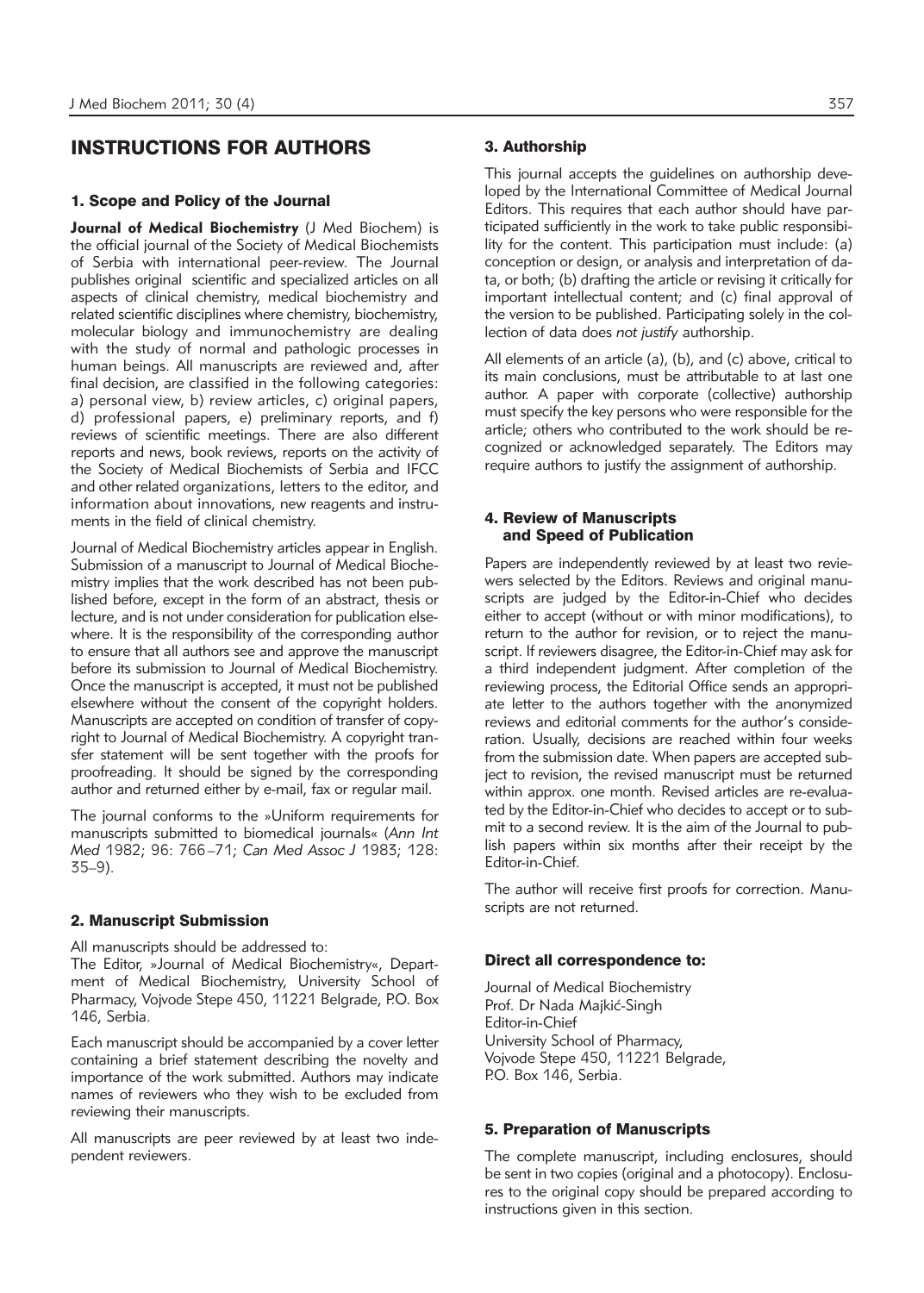Manuscripts must be written in clear and concise English or Serbian language. The manuscript should be written in the third person avoiding the passive voice. Please have your text proofread by an native English speaker before you submit it for consideration. Either British or American spelling is acceptable. At the proofreading stage, changes other than correction of printer's errors will be charged to the authors.

Type the manuscript (including table legends, figure legends and references) double-spaced using 12 font size on one page of A4 or  $81/2 \times 11''$  paper. Number the pages consecutively (with the title page being page 1) and leave 2.5 cm margins on all sides. Avoid footnotes in the text, use parentheses instead. Papers and reviews should usually occupy no more than eight printed pages; short communications, case reports and letters to the editor should not exceed four printed pages. Each full page of printed text corresponds to approximately 1400 words. Allow space for tables and illustrations within the page limit.

Manuscripts should be prepared in accordance with the guidelines below and should be sent either by email or by post: one copy on PC-formatted floppy disk or CD-ROM (together with digital images of any figures) and one prin ted copy. The electronic copy of the manuscript should be saved as a Word for Windows (.doc) or Rich Text Format (.rtf) file. Manuscripts must be submitted using double line-spaced, unjustified text throughout, with headings and subheadings in bold case (not underlined). Press ENTER only at the end of a paragraph, list entry or heading.

Full length papers and technical reports should have Title Page, Summary, Keywords, List of Abbreviations, Introduction, Materials and Methods, Results, Discussion, Acknowledgements, if available, References, Tables and Figure legends.

Short communications and case reports should be subdivided into Summary, Keywords, List of Abbreviations, and a single section of main text without headings. Experimental procedures should be described in legends to figures or footnotes to tables. Acknowledgements and References should be presented as in full length papers.

Letters to the editor are arranged like short communications but without a Summary.

# Title page

The title page should include:

- 1. Short and informative title.
- 2. Names of all authors (with one name and forename of each author in full), followed by their affiliations: department, institution, city without postcode, country. If there is more than one institution involved, authors' names should be linked to the appropriate institutions by inserting consecutive numbers in superscript after relevant names. If required, lower case letters, in superscript after the name, should be used to indicate the present address.
- 3. Full name, mailing address, fax phone number and email address of the corresponding author to whom communications should be sent is typed at the bottom.
- 4. Running title containing 50 characters or less in length.

### Summary, Keywords and a list of non-standard abbreviations

The second page of the manuscript should contain Summary, Keywords and a list of non-standard abbreviations used in text, figures, tables, and figure and table legends.

A summary should be short and clear, typed on a separate sheet, and should contain no more than 200 words. The summary should point to the problem, methods, results and discussion. It must be comprehensible to readers before they have read the paper. Reference citations must not appear in the abstract, abbreviations should be avoided.

A short summary in the Serbian language should be typed on the separate sheet, beginning with a Serbian title. Below the end of English and Serbian summaries provide up to six key words in alphabetical order separated by semicolon using the entries from Index Medicus for indexing purposes.

### Introduction

Introduction should be clear, pointing to the essence of the problem and the purpose of the study. References related to the problem discussed in the manuscript should be cited. Do not include data or conclusions from the work being reported.

### Materials and methods

The experimental part should include a description of materials and methods used. If methods are widely known, they should not be described, but only references indicated. If the article deals with a new method or modified method, full description should follow. Methods used in statistical analyses should be indicated. Identify accurately all materials, substances, drugs and chemicals used.

**Ethics.** When reporting experiments on human subjects, manuscripts must include assurance that informed consent was obtained and that the study was performed in conformance with the Declaration of Helsinki ethical guidelines (http://ohsr.od.nih.gov/helsinki.php3) as reflected in *a priori* approval by the local institution's, regional or national, human research review committee. Do not use patients' names, initials, or hospital numbers, especially in any illustrative material. When reporting experiments on animals, indicate whether the national law on the care and use of laboratory animals was followed. Articles which do not give assurance of compliance with these principles will be rejected.

Statistics. Describe statistical methods with enough detail to enable a knowledgeable reader with access to the original data to verify the reported results. If preparing sta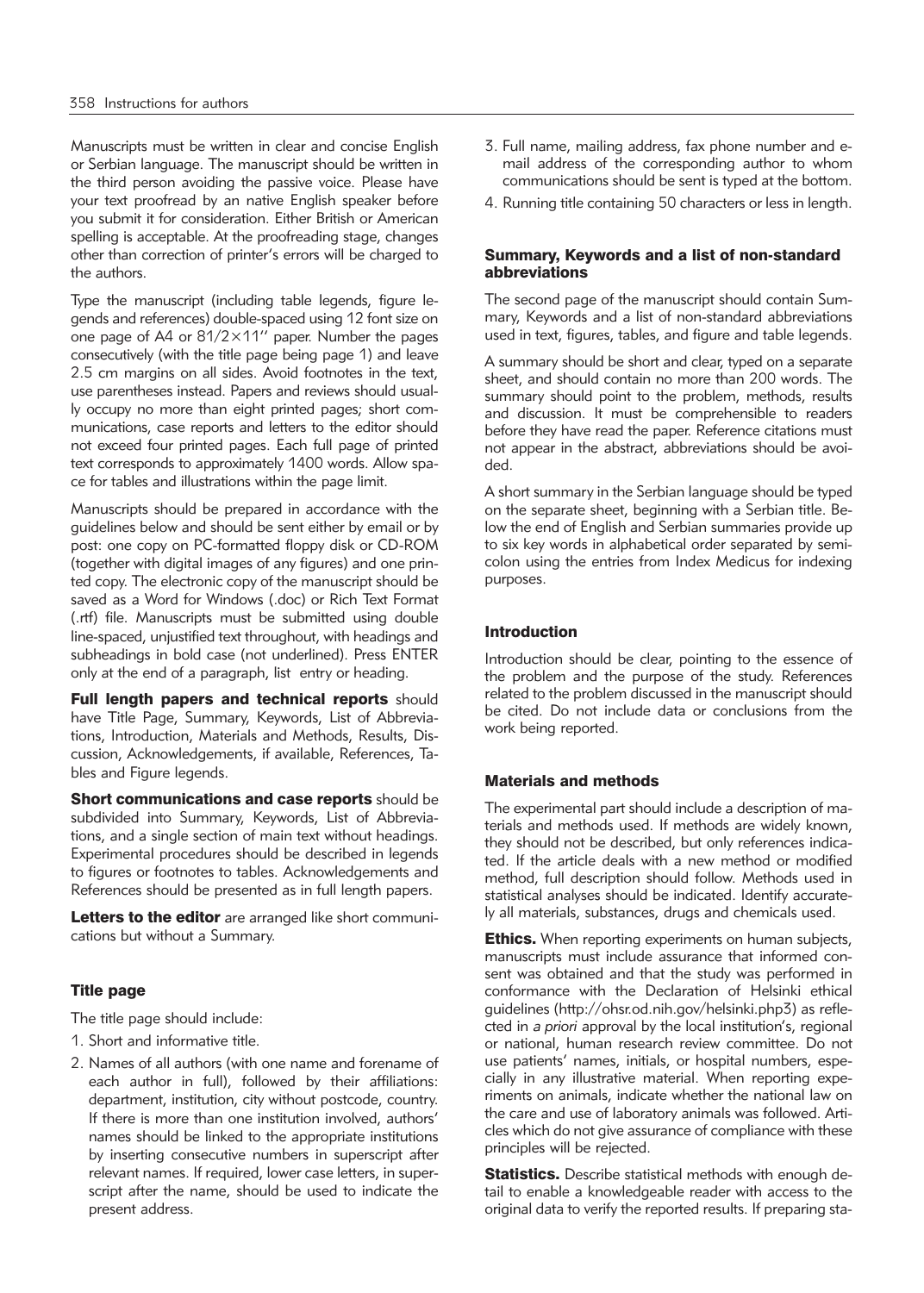tistical data for publication, please read the journal's statistical guidelines or standard books. Specify any general computer programme used. When data are summarized in the results section, give the statistical methods used to analyze them.

#### **Results**

Results should be precise and clear, statistically processed and expressed according to the International System of Units (SI). Present in logical sequence the data generated using, as appropriate, tables and figures without duplication. Indicate the nature of data reduction and statistical procedures employed with appropriate references.

### **Discussion**

Results should be discussed and compared to reference results. Conclusions should be drawn on the basis of these comparisons. Indicate the conclusions that may be drawn and place them in the context of a critical appraisal of previous work. Do not repeat in detail data or other material given in the introduction or the results section. Link the conclusions with the goals of the study, but avoid unqualified statements and conclusions not completely supported by your data. Distinguish clearly new information from previous finding, and speculation from fact. Problems arising out of the study may be identified, and relevant hypotheses may be generated.

#### Acknowledgements

Acknowledgements should be placed at the end of the text. Indicate financial support, gifts, technical assistance, and advice. Names of the funding organizations should be written in full. Obtain written permission from those acknowledged by name.

#### Units of measurement

The units of measurement when possible must belong to the International System of Units (SI) or be non-SI units accepted for use with the SI (e.g. days, litre). (http:// www.bipm.fr/3\_SI/si.html)

#### **References**

Only essential references should be included. Authors are responsible for verifying them against the original source material. Automatic numbering should be avoided. References are typed on sheets separate from the text and follow the text. Rely upon articles published in primary research journals. Meeting abstracts may be cited only if published in journals. Citations such as »personal communication«, »unpublished data« or »in press« are not accepted. Publications for which no author is apparent may be attributed to the organization from which they originate. Simply omit the name of the author for anonymous journal articles – avoid using »Anonymous«.

References are identified in the text by Arabic numerals in parentheses, and numbered consecutively in the order in which they are mentioned in the text. If one reference is cited several times in the text, the same number is indicated in parentheses. Abbreviations of journals conform to those used in Index Medicus (List of Journals Indexed). List all authors; if the number is seven or more, cite first six names followed by *et al*. Do not use italic font in the reference section. References must be given in the following format:

• Articles:

Pugia MM, Sammer R, Corey P, Lott JA, Anderson L, Gleason S, et al. The uristatin dipstick is useful in distinguishing upper respiratory from urinary tract infections. Clin Chim Acta 2004; 341: 73–81.

Mizon D, Piva F, Queyrel V, Balduyck M, Hachulla E, Mizon J. Urinary bikunin determination provides insight into proteinase/proteinase inhibitor imbalance in patients with inflammatory diseases. Clin Chem Lab Med 2002; 40: 579–86.

• Supplements:

Williams DN. Reducing costs and hospital stay for pneumonia with home intravenous cefotaxime treatment: results with a computerized ambulatory drug delivery system. Am J Med 1994; 97: Suppl 2A: 50–5.

• Abstracts:

Henney AM. Chronic plaque or acute rupture? The yin and yang of vascular tissue remodeling [abstract]. Atherosclerosis 1997; 134: 111.

- Books and Monographs: Kahn CR, Weir GC, editors, Joslin's diabetes mellitus, 13ed. Philadelphia: Lea and Febiger, 1994: 1068pp.
- Chapters:

Karnofsky DH, Burchenal JH. The clinical evaluation of chemotherapeutic agents in cancer. In: Macleod CM, editor. Evaluation of chemotherapeutic agents. New York: Columbia University Press, 1949: 191–205.

For more detailed information see CCLM – Guidelines for Authors (Clin Chem Lab Med 2005; 43: 108–123).

#### **Tables**

Submit tables on separate pages and number them consecutively using Roman numerals. Provide a short descriptive title, column headings, and (if necessary) footnotes to make each table self-explanatory. Refer to tables in the text as Table I, etc. Use Table I, etc. in the table legends. Please indicate in the manuscript the approximate position of each table.

#### Figures

Illustrations will be reduced in size to fit, whenever possible, the width of a single column, i.e. 80 mm, or a double column, i.e. 168 mm. Ideally, single column figures should be submitted with a width of 100 mm, double column figures with a width of 210 mm. Lettering in all figures within the article should be uniform in style, preferably a sans serif typeface, and of sufficient size, so that it is readable at the final size of approximately 2 mm.